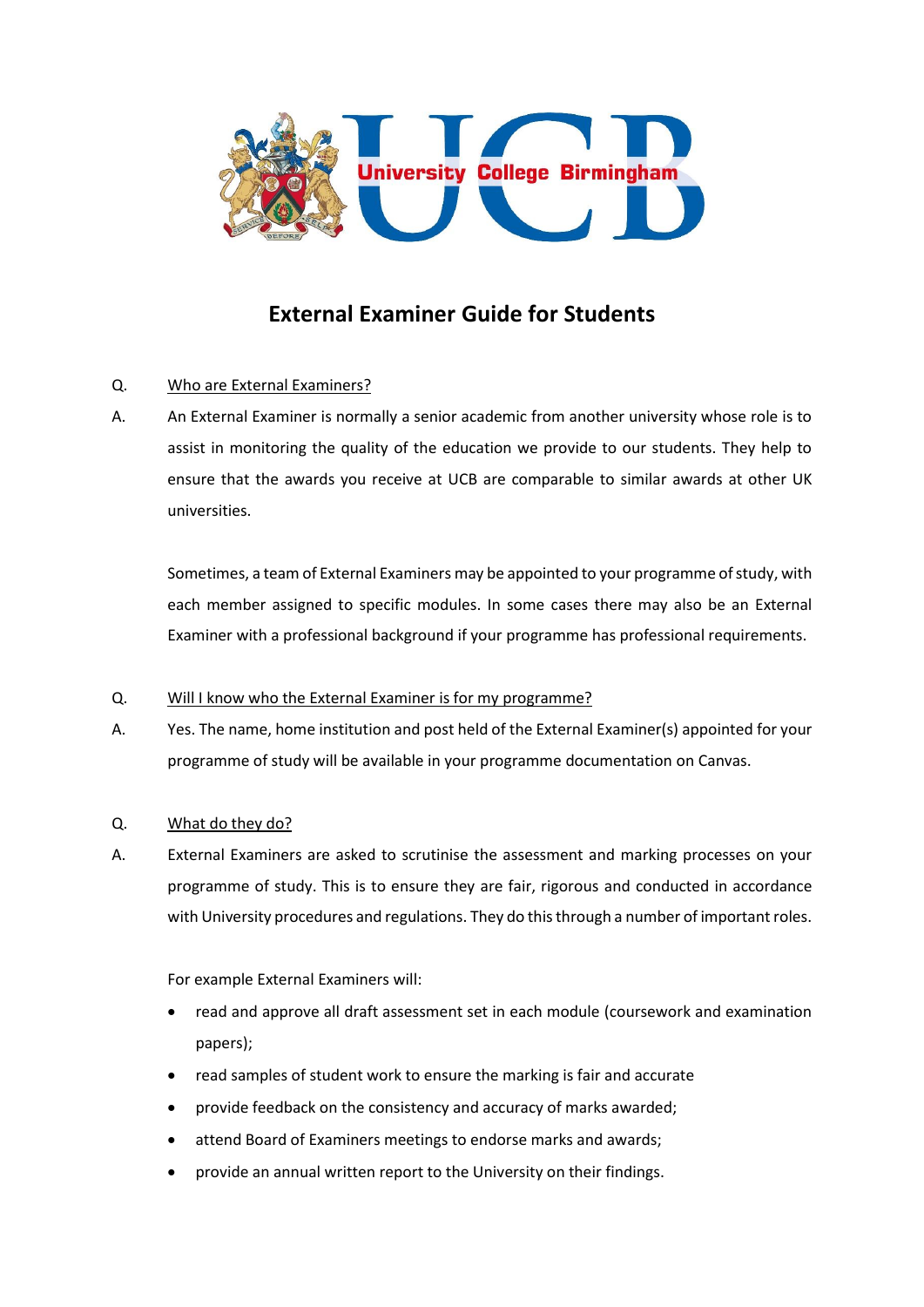#### Q. Do they determine the outcome of my results or final award?

A. No. The confirmation of marks and award decisions at Board of Examiners meetings are agreed by the Board collectively. External Examiners have no direct influence in determining an individual student's marks or award. They are asked to ensure that our marking and awards are in line with national standards and comparable with other Universities.

#### Q. Will I meet my External Examiner?

A. In most cases no you probably will not meet your External Examiner. However, External Examiners are provided with the opportunity to meet representative groups of students from the relevant programme of study. So you might be asked to meet an External Examiner, together with other students, to discuss your experience of the programme. If this happens, your School should provide you with more detailed guidance about the purpose of that meeting and its limitations.

#### Q. Can I contact my External Examiner?

A. No. External Examiners are required to remain impartial at all times and they do not participate in determining marks for individual students. Students should not attempt to contact any External Examiner, and External Examiners are not permitted to respond to contacts made by students or anyone on behalf of a student.

If a student is found to have contacted an external examiner they may be subject to University disciplinary procedures as set out in the General Student Regulations. If you need clarification with regard to a mark you have been awarded for a piece of assessment, you should contact your personal tutor or programme/module leader in the first instance.

## Q. What do Schools do with the feedback provided by External Examiners?

A. External Examiners are required to submit an annual written report on their views of the academic standards of the programme of study, based on the evidence they have seen. Schools are required to provide a response to the External Examiner which addresses any issues raised in their report. This helps University staff reflect on their programmes and modules which can, in turn, lead to developments or improvements to a programme of study.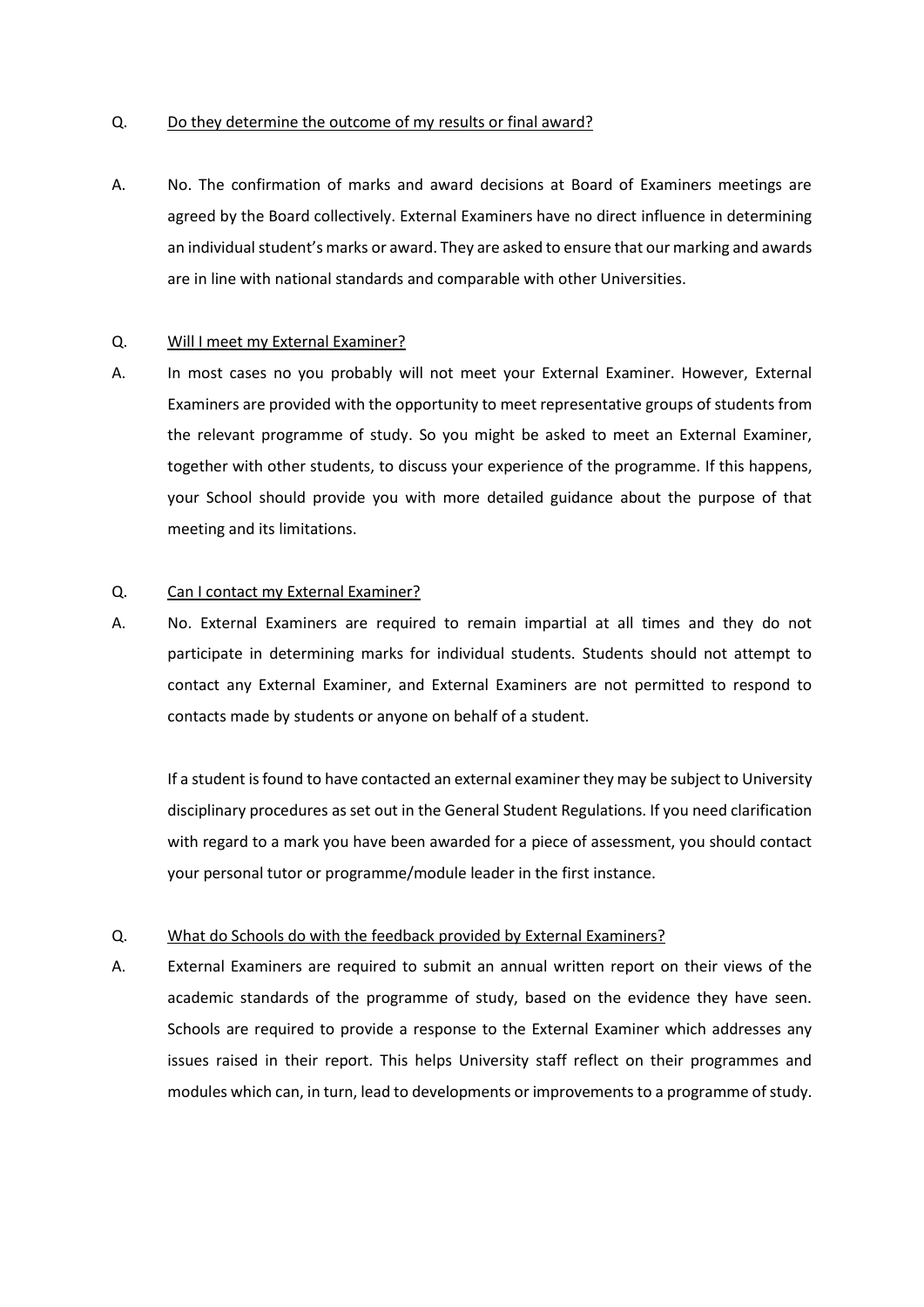All External Examiner reports are scrutinised by the Pro-Vice-Chancellor (Curriculum, Teaching & Learning) and discussed at relevant School and University level committees. The report and the School's response are also discussed with Student Reps as part of the normal business of subject boards and boards of study. The minutes of such meetings are normally made available to all students by the School via Canvas.

## Q. Can I see an External Examiner's report and the School's response?

A. Yes. Reports are available on Canvas for each programme of study. You will be able to view these and, ideally have the opportunity to talk through the report and the response with a member of staff.

You can expect to be able to have access to the previous session's external examiner report and School response from around November on Canvas within the programme site. This allows time for the report to be carefully considered by the University and your School, and for the response to be written giving you the full picture of any issues that have been raised about your programme of study.

You can also obtain your external examiner's report by contacting Curriculum & Quality Department directly at [j.reid@ucb.ac.uk](mailto:j.reid@ucb.ac.uk)

## Q. Where can I find additional information about External Examiners?

- A. Further information can be found at:
	- General Information on the University's External Examiner system and a copy of the University Code of Practice on External Examining

<https://www.ucb.ac.uk/about-us/external-examiners/>

• The Quality Assurance Agency (QAA) webpage on External Examining [www.qaa.ac.uk/Publications/InformationAndGuidance/Pages/quality-code-B7.aspx](http://www.qaa.ac.uk/Publications/InformationAndGuidance/Pages/quality-code-B7.aspx)

If you have any specific questions about External Examiners you should contact Curriculum & Quality Department at [j.reid@ucb.ac.uk](mailto:j.reid@ucb.ac.uk)